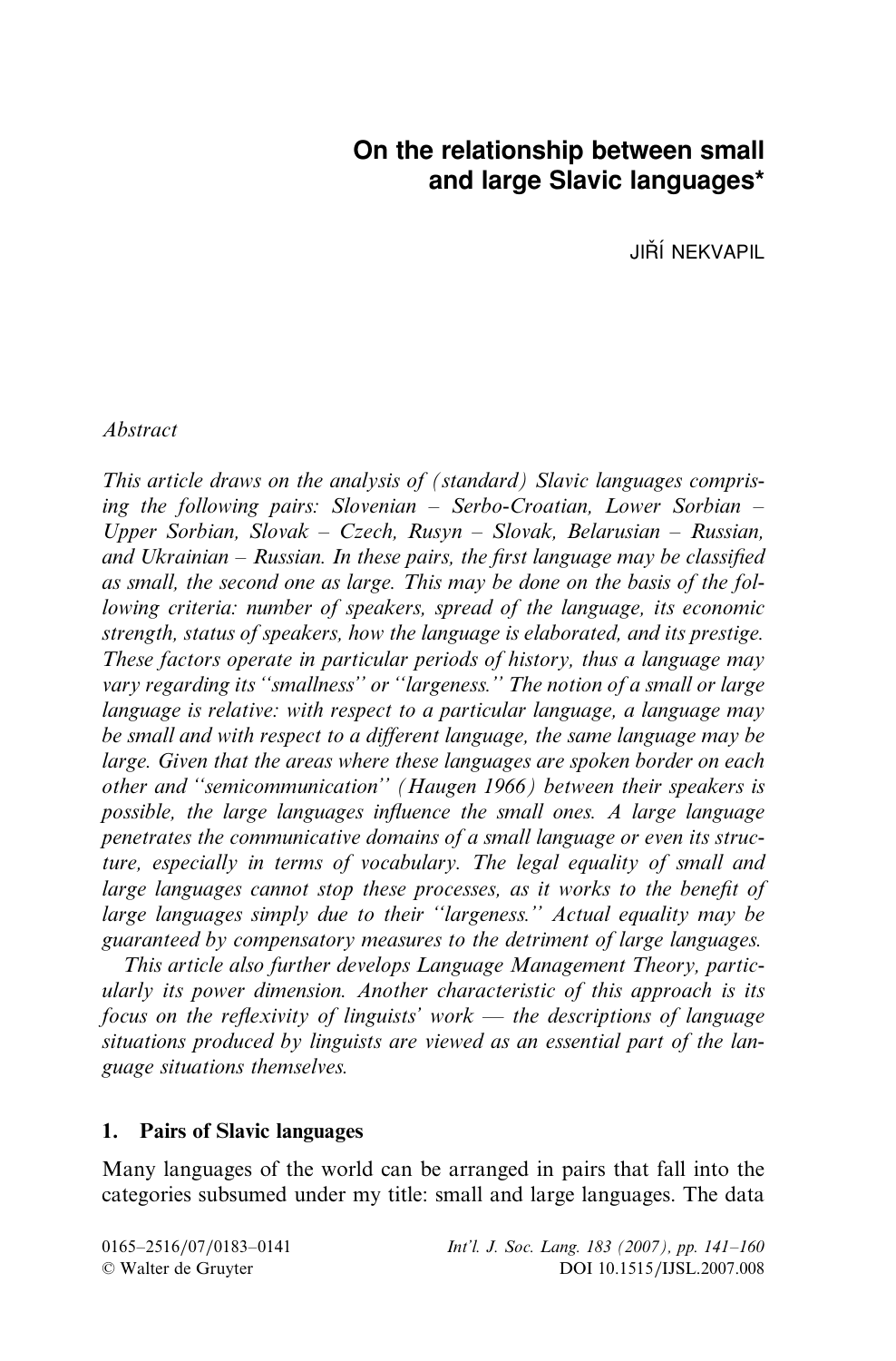upon which this article mainly draws are taken from (standard) Slavic languages forming the following ''small–large'' pairs: Slovenian – Serbo-Croatian, Lower Sorbian – Upper Sorbian, Slovak – Czech, Rusyn – Slovak, Belarusian – Russian, and Ukrainian – Russian. In the Slavic world, other pairs of languages, however, could also be considered to have a similar relation, Kashubian – Polish being one of these. Moreover, ''small–large'' pairs similar to those identified within the area of Slavic languages can certainly be found in other language families, for example, Romance or Germanic (see Deumert and Vandenbussche 2003). On the other hand, the "small–large" language pairs analyzed here differ in a number of regards from linguistically unrelated pairs such as Slovak – Japanese or even Slovak – Spanish, and such relations will not be discussed here. Also, in contrast to Fishman (1984), this article leaves aside the ''national language (small) – international language (large)'' distinction, for example, Slovak – English.

Here, I seek common features in the given constellations of Slavic languages. This, however, is possible only on a high level of abstraction. In other words, the language situations in which the given pairs of languages occur are interesting to compare, yet are, to a large extent, unique (see, e.g., Stabej 2003; Zaprudski 2003; Marti 2003). This fact has prompted me to emphasize the theoretical aspects of my interpretation. This article is to be understood also as a contribution to the verification and further development of language management theory. I pay particular attention to the way the factor of power is manifested in the relationship between a small and a large language.

# 2. Language management

When analyzing the relation between the given pairs of languages, I will employ language management theory, originally developed by J. V. Neustupny and B. H. Jernudd, as a more complex alternative to the language planning theory of the  $1960s$  and  $1970s$  (Neustupny<sup> $2002a$ </sup>, 2004; Nekvapil 2006). The starting point of language management theory is the identification of language problems by everyday speakers in the course of communication, not the identification of language problems by experts employed in important social institutions (e.g. ministries or academies). This theory thereby includes an assumption which makes it possible to describe not only the ''top-down'' management processes, which had been the focus of attention of the language planning classics (see Kaplan and Baldauf 1997), but also the ''bottom-up'' ones. Institutional or organized management of language should take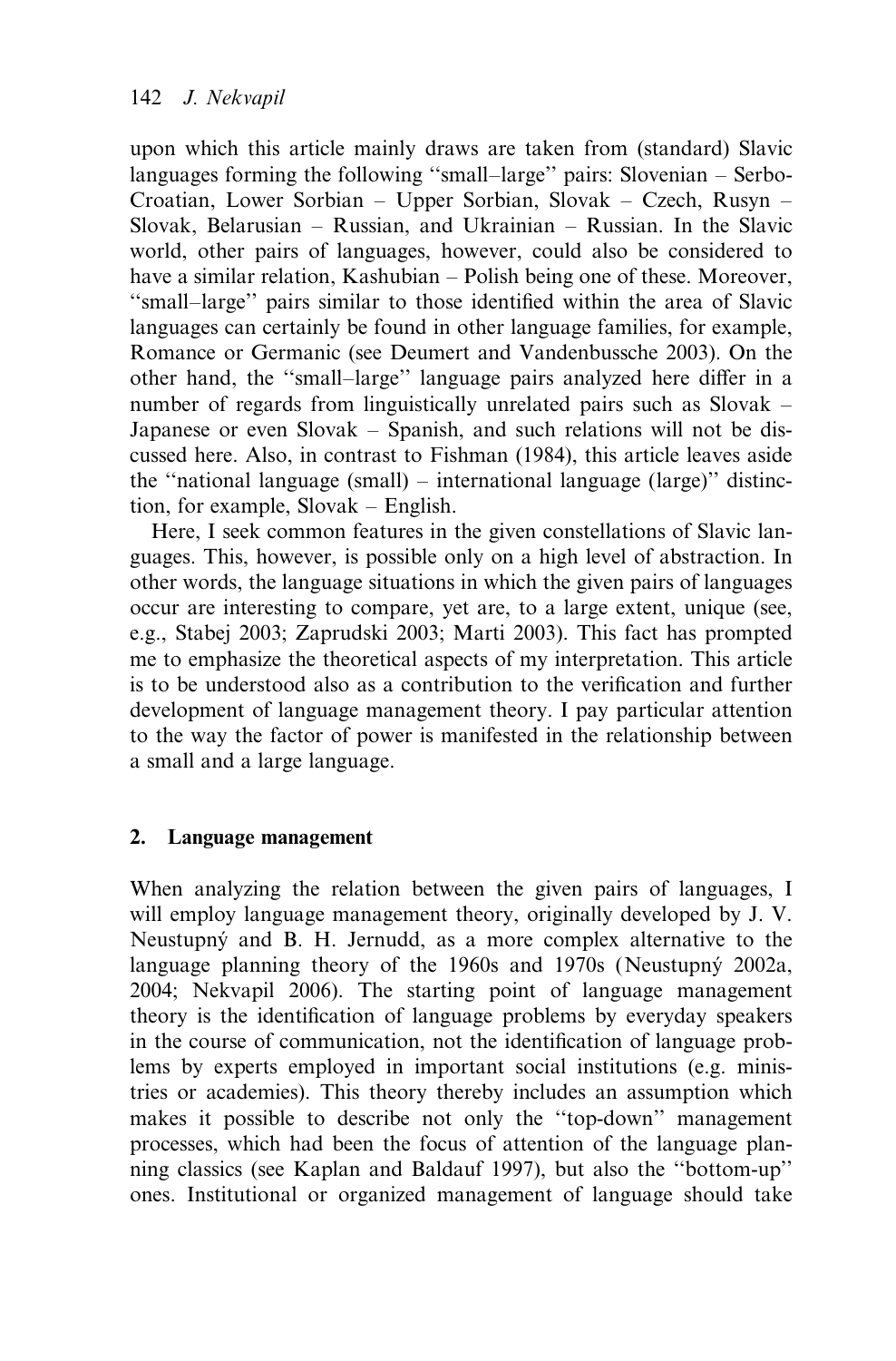into account the way a particular individual manages his/her language behavior.

Language management (henceforth LM) has the following stages: 1) noting, 2) evaluation, 3) planning an adjustment, 4) implementation. The speaker, for example, notes a certain language feature in his/her own or someone else's speech, namely on the background of the expected language feature (he/she notes a deviation from the norm); the speaker evaluates the feature used as negative, chooses a different one, and implements it (from the opposite point of view, the speaker chooses a certain language feature because he/she evaluates it positively). LM can be suspended at any of the above stages. The speaker may, for example, merely note a certain language feature; or note it, evaluate it, but not plan an adjustment, etc. The individual stages of LM may concern not only particular items (e.g. a Russian word in a Ukrainian utterance) but also fundamental linguistic problems, such as communicative incompetence in a foreign or native language. Institutional or organized LM may also be viewed as a process, and the above four stages may be recognized within it. Although it is an analogous process, it is of course far more complex both in terms of the number of participants and the way they communicate and assert their will. Apart from language planning (language policy), there exist other types of organized LM, such as language cultivation, speech therapy, and language teaching.

In language management theory, the link between language and social problems is emphasized. Neustupný (1993) draws on the fact that the implementation of institutional solutions to language problems is successful only if the ''problem-solvers'' consider the socioeconomic in addition to the linguistic and communicative levels. The language competence of a particular ethnic group cannot, for instance, be enhanced merely by offering its members the appropriate language education, but rather, by providing them with the relevant communication opportunities, which can, in turn, only be achieved by providing appropriate socioeconomic opportunities. This may be exemplified by a point from a paper published by Spieß (2000: 208): in order to preserve Sorbian, Upper and ultimately even Lower Sorbian, the economic situation in Lusatia, the region of Germany in which the Sorbs live, should improve to such an extent that young speakers would not be forced to leave Lusatia and seek employment in non-Sorbian-speaking regions, which, of course, removes them from Sorbian communication networks and accelerates their sociocultural loss. The attention devoted to the socioeconomic level logically introduces the notion of power into the theory (see Neustupny) 2002b).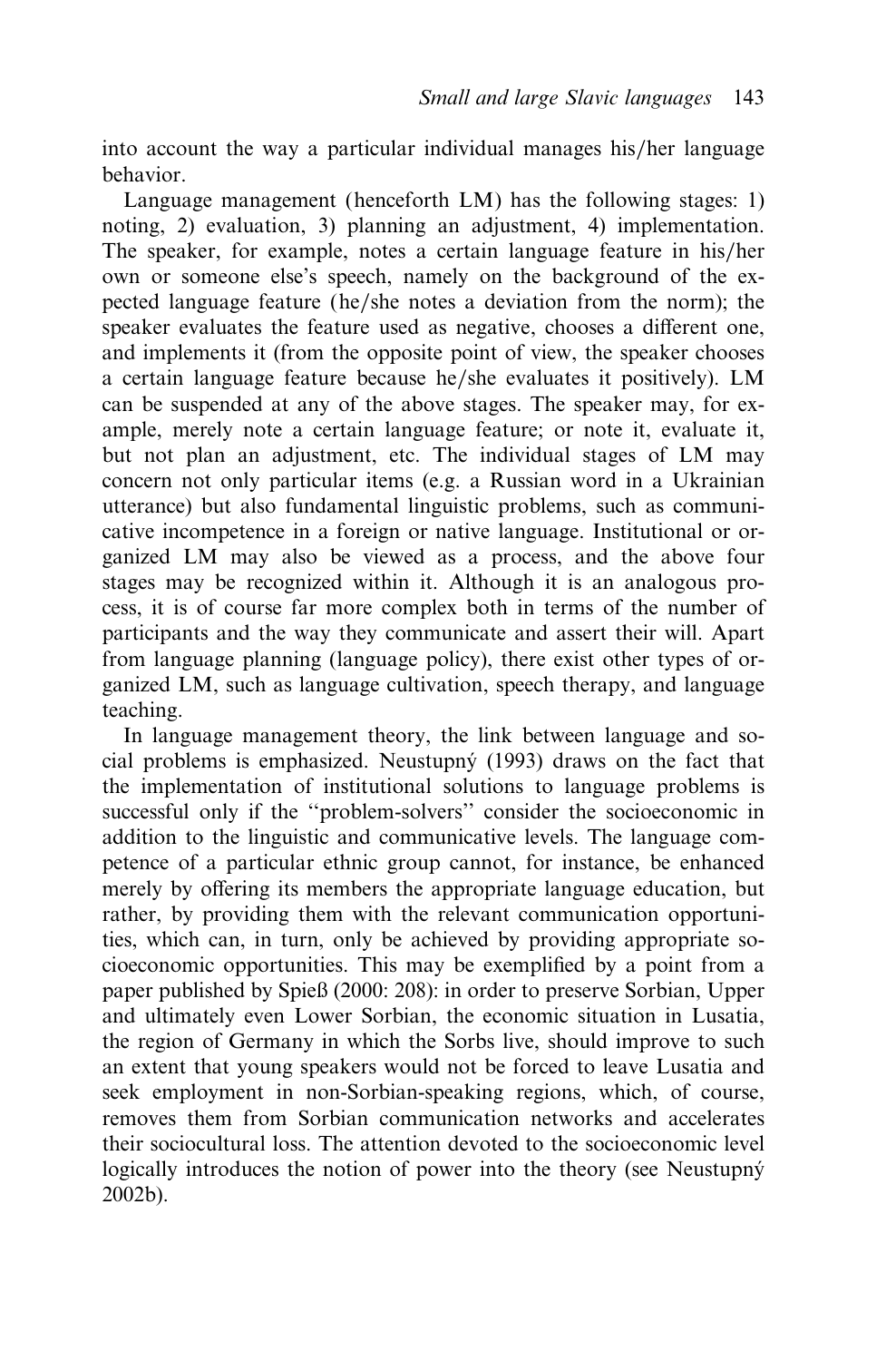### 3. Semicommunication and adjacency

Let us now pose the question of what is characteristic of the abovementioned pairs of languages. The first important feature they share is that their speakers can, in principle, communicate with one another while speaking their own languages and understand one another relatively well if they are willing to. This phenomenon is referred to as ''semicommunication'' (Haugen 1966). The term semicommunication itself indicates a certain degree of information loss in this type of communication; however, what is important is that the interlocutors in the communicative event feel that they can really understand each other (otherwise they would not communicate). Semicommunication, that is, communication with acceptable information loss, is made possible by the fact that the languages used in the communicative event are genetically closely related and are of the same structural type.

Given Haugen's analysis of communication among Danes, Swedes, and Norwegians, we can consider semicommunication positive. Semicommunication formed the basis for the successful language policy of the last two decades of communist Czechoslovakia, where communication between the Slovaks and the Czechs was involved, and it is sure to find its place in the European Union language policy as well. However, the possibility of relatively uncomplicated communication with the users of other languages may under certain circumstances *problematize* the very identity of the languages involved. A question may arise: Are the speakers really using two languages? Couldn't these be considered merely two varieties of the same language?

The second important common feature of the above pairs of languages is the fact that their users live in adjacent territories, or in linguistically mixed territories which were or are a part of a single state. Slovenian and Serbo-Croatian coexisted in Yugoslavia; Belarusian, Ukrainian, and Russian in the Soviet Union; Slovak and Czech within Czechoslovakia; Lower and Upper Sorbian coexisted and still coexist within Germany; and Slovak and the Rusyn language within Slovakia.

Semicommunication and adjacency strongly influence the migration of the population, resulting in the mutual permeability or substitutability of the languages in question, as well as efforts to regulate these processes. This is what I am going to deal with below.

### 4. Problematization of language identity and language management

In language management theory, it is assumed that it is not only the ministries or the state that are active in managing the language, but also, for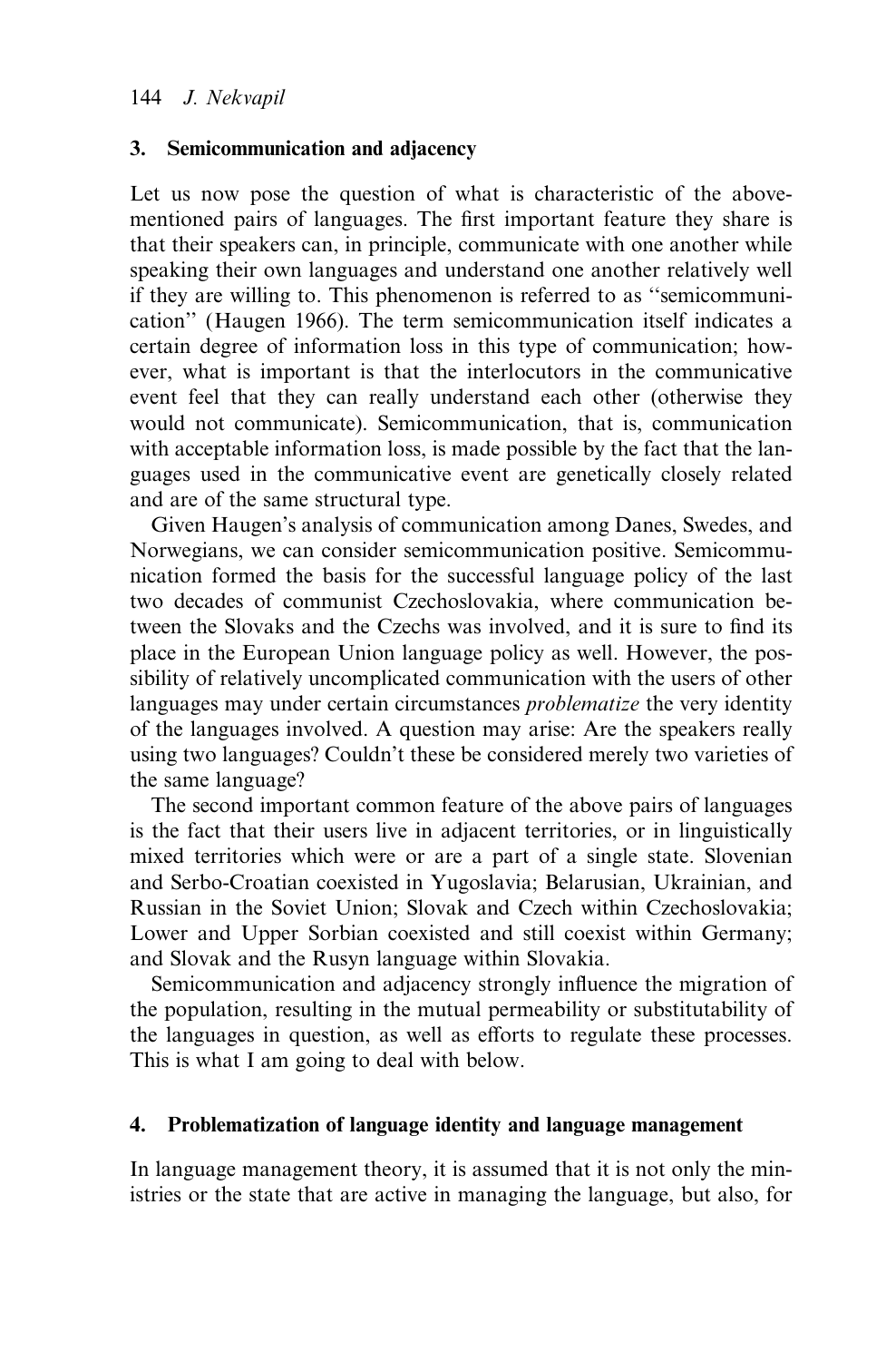example, the schools, business organizations, families, and last but not least, individual speakers. It is useful to differentiate between simple management, that is, one taking place within a communicative event, and an organized one, that is, management taking place within the framework of a more complex social event, usually institutionally based (for details, see Neustupný and Nekvapil 2003).

Simple management can be observed in the following exchange, in which a Czech speaker (C) and a Slovak one (S) communicate (the example is taken from T. Ivaňová's M.A. thesis):

- (1) C: jsem dostala dneska takovej email že se nemůžou dovolat a věčně se dovolaj k těm Moravákům 'Today I got an e-mail saying that they can't get through and they keep getting those Moravians.'
	- S: pretože si im dala zlou zlú linku 'Because you've given them the wrong [Cz.] wrong [Sl.] extension.'

The first sentence uttered by C is in Czech, but S, a Slovak speaker, replies in Slovak. Clearly, this exchange is an instance of semicommunication in Haugen's sense. Moreover, what is relevant here is that S used the Czech morph "-ou" (cf. the expression  $z_l$  but immediately corrected it in favor of the appropriate Slovak morph "- $\mathbf{\hat{u}}$ " (cf. *zlu*). The management process therefore operated as follows: speaker S noted a deviation from the Slovak norm in her utterance, she evaluated the deviation as negative (her negative evaluation of such deviations may be permanent), and made an adjustment.

Organized language management can be illustrated by the decision of a part of the Belarusian élite to ignore the fifty-year development of standard Belarusian within the framework of the Soviet Union's language policy of Russification (in evaluating the norm called "*narkomaŭka*" negatively), and to return to the standard Belarusian norm from the 1920s (i.e. a positive evaluation of the norm called " $\text{tar}\text{a\text{y}}\text{a\text{y}}$ "), thereby contributing systematically to the deepening of the distinction between Belarusian and Russian. Such management should be understood as organized as it is performed by a number of participants, it encompasses theoretical thoughts motivated by diverse ideologies, and becomes an issue of societal discourse.

I have given these examples in order to clarify that what I propose to call the "problematization of the identity of languages" will be different in simple and in organized management.

As far as simple management is concerned, the speakers will, for example, note that they have used a feature of the other language, yet unlike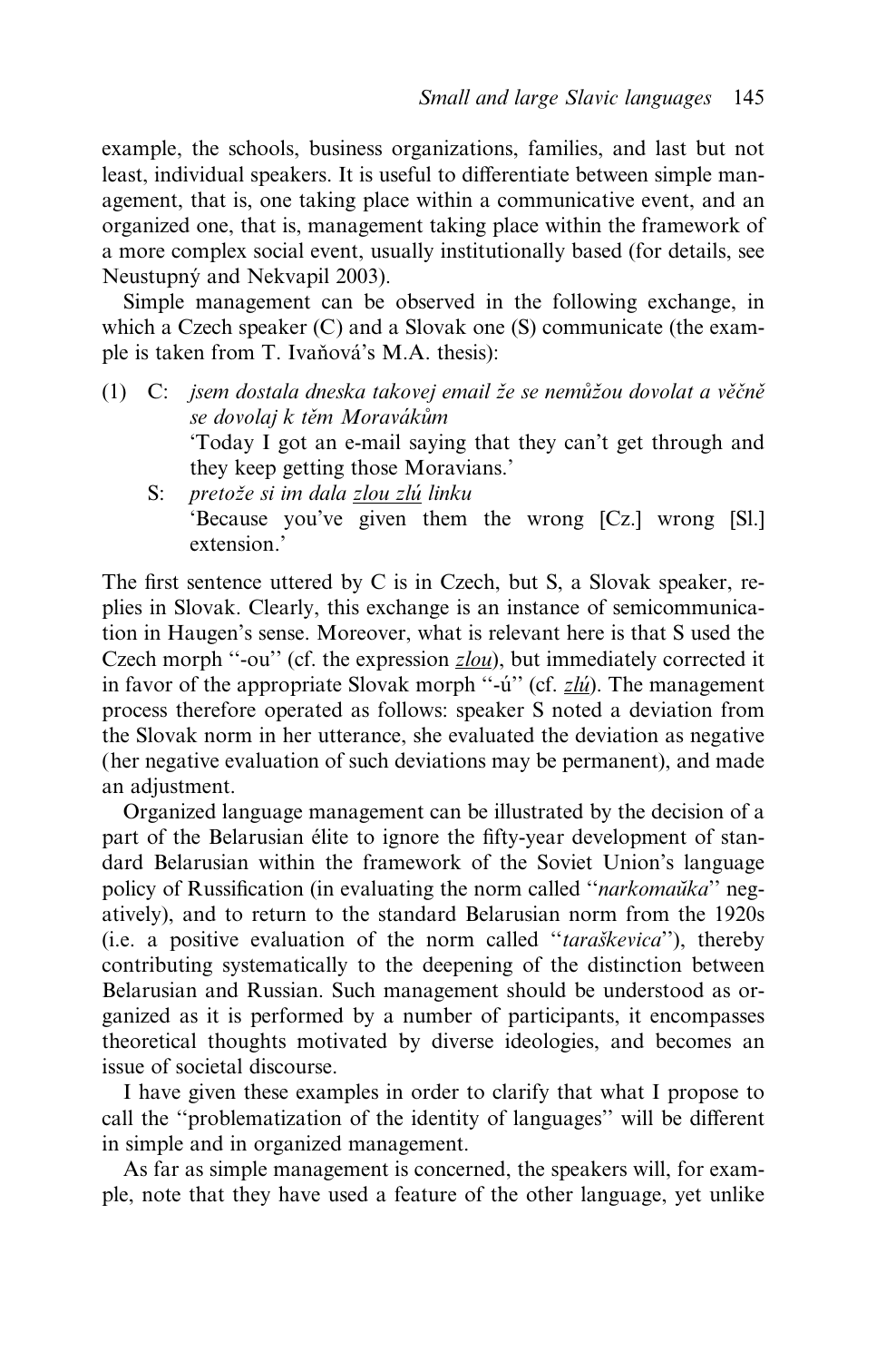the Slovak speaker S, they will not evaluate this as negative, and they will not adjust their utterances. They may also realize that they are using a more or less unpredictable combination of features of both languages, evaluating this as negative, but are nevertheless unable to perform an adjustment — this is the way the functioning of the language varieties "trasjanka" (a mixture of Belarusian and Russian) or " $sur\check{z}vk$ " (a mixture of Ukrainian and Russian) is sometimes described in Belarusian or Ukrainian linguistics (see, e.g., Taranenko 2000). What is even more consequential concerning the questioning of the language's identity are those cases when the speakers fail to note their use of a feature of ''the other'' language — no management process takes place in these cases, utterances are merely generated. Particularly, the cases in which speakers regard a certain variety of ''the other'' language as a variety of their own language are worth mentioning. Gustavsson (1997: 1922) suggests that the Belarusians, who migrated in large numbers from the country to the cities, may have regarded Russian as their standard language rather than as another language. A similar case took place in Central Europe. Prior to the foundation of Czechoslovakia in 1918 and perhaps even later, a number of Slovaks perceived standard Czech as their own language. It should be emphasized, however, that ''problematization of the identity of a language'' becomes a category for specialists in such cases because the speakers themselves do not realize the existence of any language problem.

The conscious and unconscious problematization of the identity of languages has been reflected by organized LM since the times of the European national (ethnic) movements. This could not be otherwise if a constitutive feature of a nation is to be language and if the nation aspires to a statehood of its own. The delimitation of a nation, or possibly even a state, is therefore accompanied by language delimitation. This process has been a relevant issue up to the present. Stabej (2003) points out a remarkable argument for retaining Serbo-Croatian in the curricula of the Slovenian primary schools in independent Slovenia — it is claimed to be worthwhile for Slovenian speakers to clearly recognize the difference between Slovenian and Serbo-Croatian in order not to mix the languages up unwittingly.

Organized management, however, not only responds to the problematization of the identity of languages in individual communicative events, but stimulates such problematization as well. This usually happens under the banner of constructing another, broader identity that bridges the identities of two or even more languages. The similarity of Upper and Lower Sorbian, or their convergence, was supposed to contribute to the strengthening of the Sorbian identity as such; the ''Czechoslovak language,'' though a mere legal construct, was to symbolize the state unity of interwar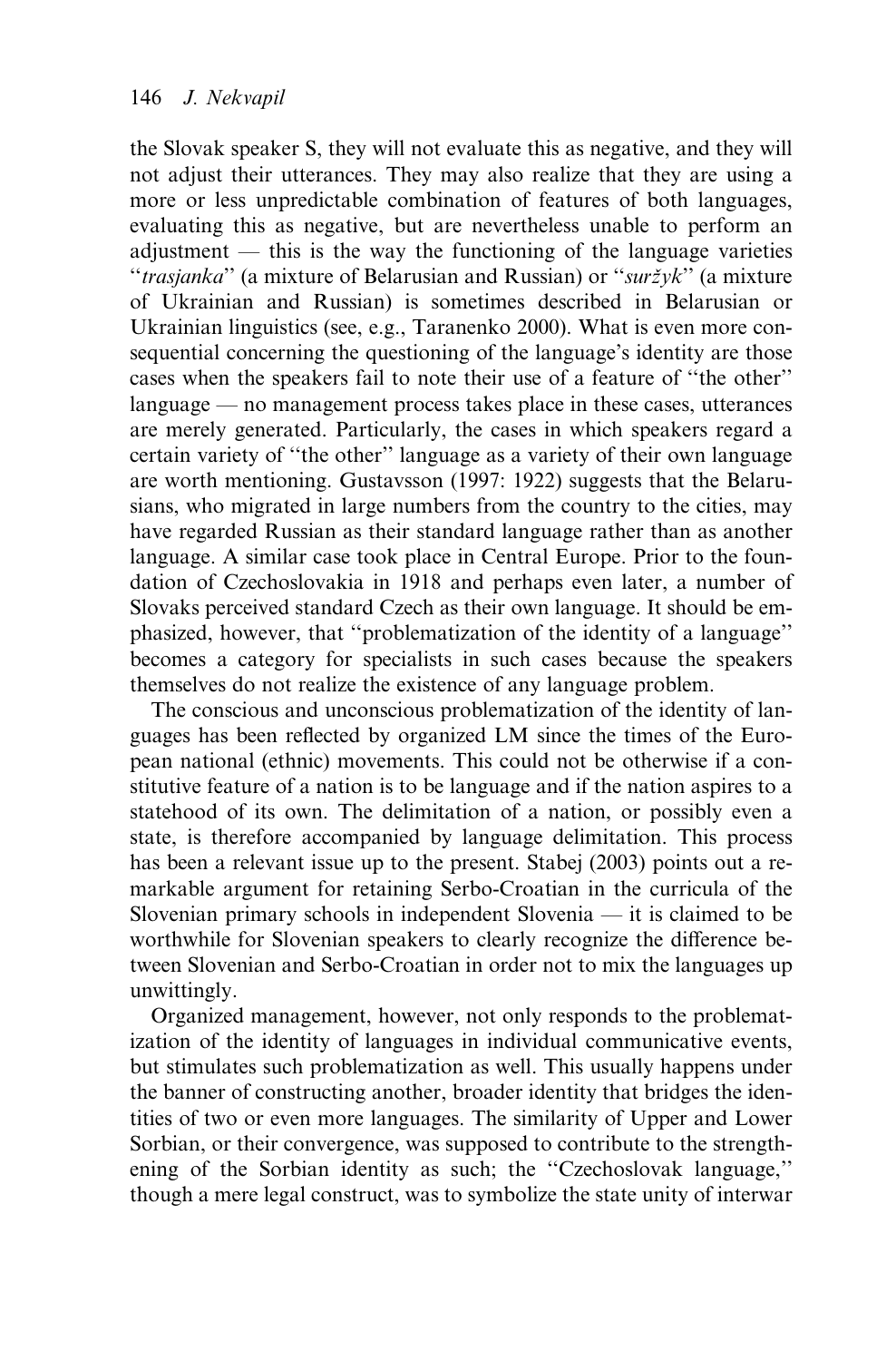Czechoslovakia; Slovenian was to dissolve in the unified Serbo-Croato-Slovenian language after World War I (Zamjatina and Plotnikova 1994: 217).

The unification processes, however, did not take place at an even pace. The languages in the given pairs were not symmetrical in a number of parameters, in other words, ''small'' and ''large'' languages stood in opposition to one another (Marti 1998). And this, in addition to semicommunication and adjacency, constitutes the third feature that the abovementioned pairs of Slavic languages share.

#### 5. Delimitation of small and large languages

What makes the relationship between large and small languages interesting? In the situation of adjacency and semicommunication, either as a possibility or as a reality, large languages affect the small ones by the very fact of their size. This basically happens in two interrelated ways, consciously or unconsciously, on the level of simple as well as organized LM: 1) the large language expands into the communicative domains of the small language, and 2) it penetrates the structure of the small language, or at least its vocabulary. The situation of Slovak in Slovakia after the establishment of Czechoslovakia (in 1918) can serve as an example. At the newly founded university in Bratislava, the present-day capital of Slovakia, the lectures were given mostly in Czech, and as late as in the 1930s discussions were held on whether Slovak should be developed for the purposes of scientific discourse at all. Furthermore, the codification of standard Slovak at the beginning of the 1930s drew Slovak closer to Czech, particularly in the area of vocabulary.

What are the criteria on the basis of which a language may be classified as large or small? Daneš and Čmejrková (1994) define a small language (namely Czech) merely on the basis of its being used by a small nation, thereby limiting themselves to a quantitative criterion. The number of speakers seems to be very important indeed, appearing as a defining feature in the works of other authors as well (Egger 1997; Marti 1998). The number of speakers is often linked to the size of the territory where the language is used, that is, to the extent to which the language is spread geographically. The quantitative criterion also forms the basis of a factor that may be referred to as the economic strength of the language. A corollary of this factor is that the production of cultural artifacts in an economically stronger language is likely to be more extensive than that in an economically weaker language, which means that in the situation of adjacency and mass semicommunication, the culture of the economically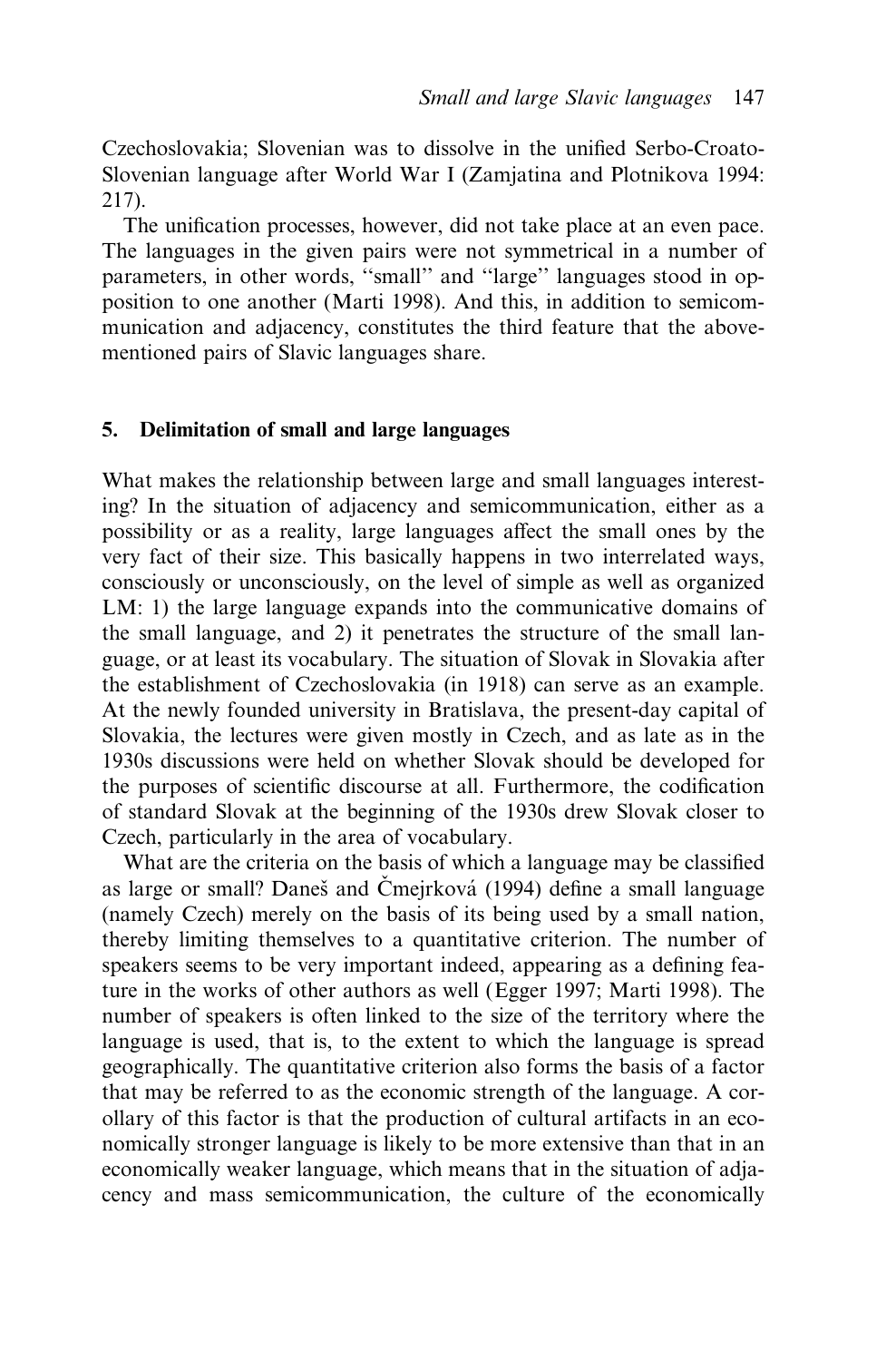stronger language is likely to enter the market of ''the other'' language. However, other factors, which are linked more loosely, if at all, to the quantitative criterion, may also contribute to the largeness or smallness of a language, viz. the social status of its speakers, its degree of elaboration, or its functional range, and finally its prestige deriving from some or even all of the above factors.

The largeness or smallness of a language depends of course on what the language is compared with. The same language may be a large language in relation to one language and a small one in relation to another. Thus Slovak, while having various features of a small language in relation to Czech in certain periods of its history, acts as a large language in relation to Rusyn (see Magocsi 1996). Similarly, Czech, a large language as opposed to Slovak, is again a small language with regard to German. And as suggested by Marti (2003), Upper Sorbian is a small language in relation to German, but a large one with respect to Lower Sorbian.

Needless to say, the number of speakers, geographical distribution, economic strength, speakers' status, elaboration, and prestige of a language are historically bound and therefore variable. The Slovenian language after 1991, that is, after Slovenia became independent, differs from the earlier forms of the language in a number of the above-mentioned features. Belarusian was different in terms of a number of these factors before 1990, that is, before the independence of Belarus, and has become even more different after 1995, that is, after the Belarusian authoritative president A. Lukašenka consolidated his power.

These examples illustrate the fact that the coexistence of small and large languages is related to factors of power. Power, however, is not exercised only by states and statesmen. The relation between language, or communication, and power will be discussed in the next section.

# 6. Power and élites

Power has become an important sociolinguistic topic and its analysis has even given rise to a separate branch of sociolinguistics, viz. critical sociolinguistics (see Mesthrie et al. 2000: Ch. 10). Within language management theory, power is dealt with not only on the level of the state, which is usually the case, but also on all other less complex levels of society any participant of LM either has or does not have power: a political party, an enterprise, a family, and last (but not least) an individual of various social status. Power presupposes a certain community of social actors, at least two (e.g. a married couple), as it has to be exercised relative to someone (e.g. a husband imposing communication in Ukrainian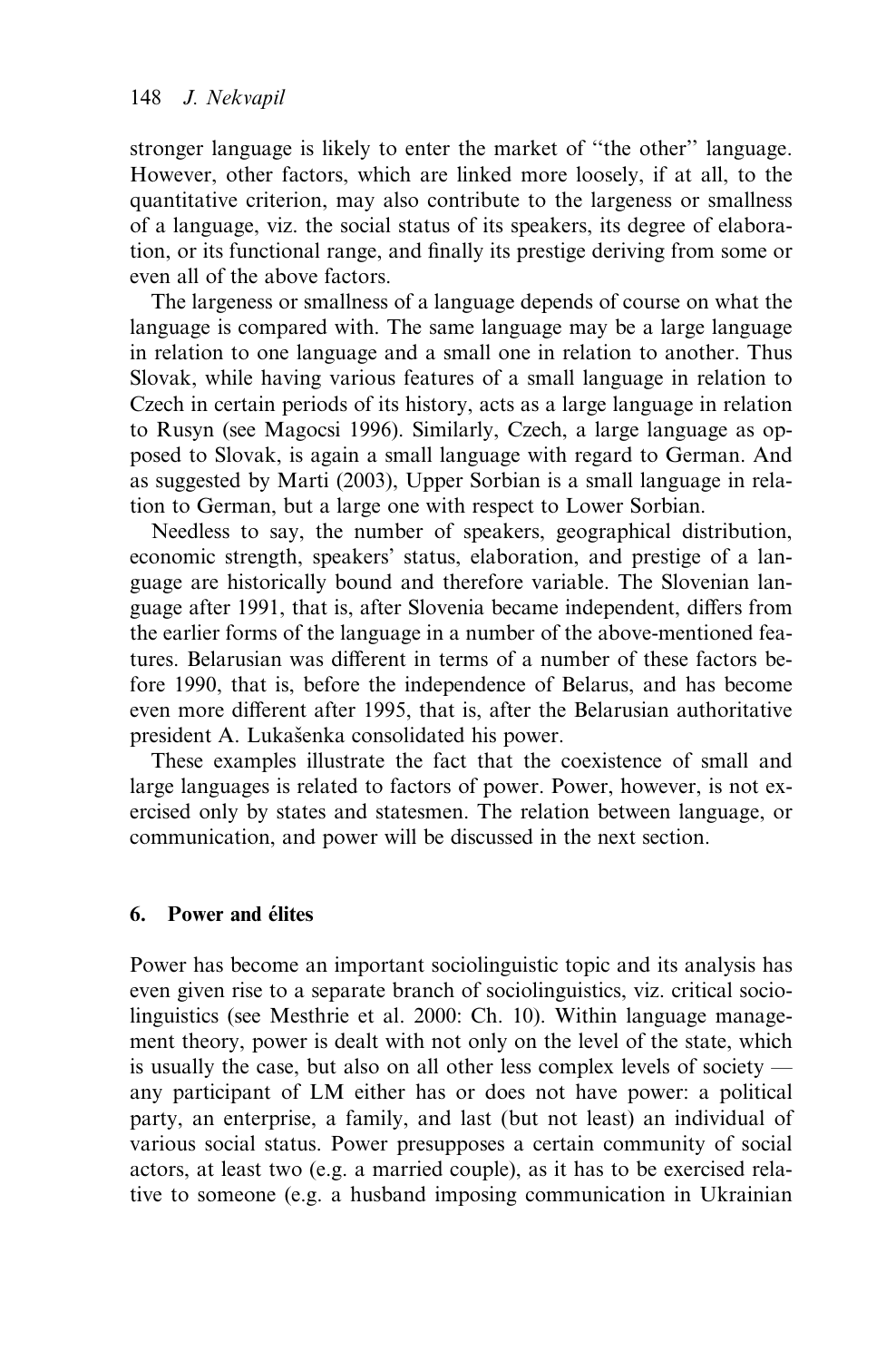instead of Russian in the family). Thus power is the capability to enforce one's interest, reach one's goals, even against the will of the other social actors. Exercising power is of a processual character and can be managed  $(cf. Neustunný 2002b)$ . The director of a Slovene bank may, for example, note that his/her employees' knowledge of languages is in decline, evaluate this as negative, and suggest that a course of English be organized, making it compulsory for all employees.

Society, however, is not made up of only mutually independent individuals, families, small social groups, firms, and organizations performing their own local language management. At least since the times of social modernization, language management has also been carried out intensively by the state, programmatically influencing what I have called local LM. According to Fishman (1972), language planning performed by the state should ensure the functionality of the state (Fishman's ''nationism'') and promote the feeling of sociocultural unity among its citizens (Fishman's ''nationalism''). In a multilingual state in the situation of semicommunication, either as a possibility or as a reality, the most important question is that of sociocultural unity. As attested by the history of the European national (ethnic) movements as well as by the situation in the Slavic world after 1989, there is not necessarily a single concept of sociocultural unity within a particular state. The question of who is the bearer of the alternative ideas is crucial for the further development of the state. If it is basically a whole parallel society, with its own organized LM at its disposal, it will avail of some historic opportunity, establish its own state, and raise its language to the status of the official or state language. This is the way Slovenian has been functioning since the 1990s.

The concepts of sociocultural unity, however, may also be borne by smaller groups of people that can be referred to as the élites with respect to their cultural and symbolic assets. In order to impose their interests in the sphere of language, the élites need adequate power. This means at least to convince as many people as possible of their goals. This was already the case during the national movements (cf. Hroch 1996), and this factor has gained in importance today as democratic features pervade political life to a larger or smaller extent. Thus the point of departure is the existence of a discrepancy between what is evaluated as positive or negative in the area of language by the everyday speaker and what is evaluated as such by the élite, the élite aiming at the everyday speaker's identification with its values (see Kronsteiner 2000).

Nevertheless, the élite does not usually dare present all its ideas to the people. It is characteristic for a number of specialists to use two types of arguments to explain why the use of a small language should not be abandoned. One set of arguments is aimed at the élite, the other at the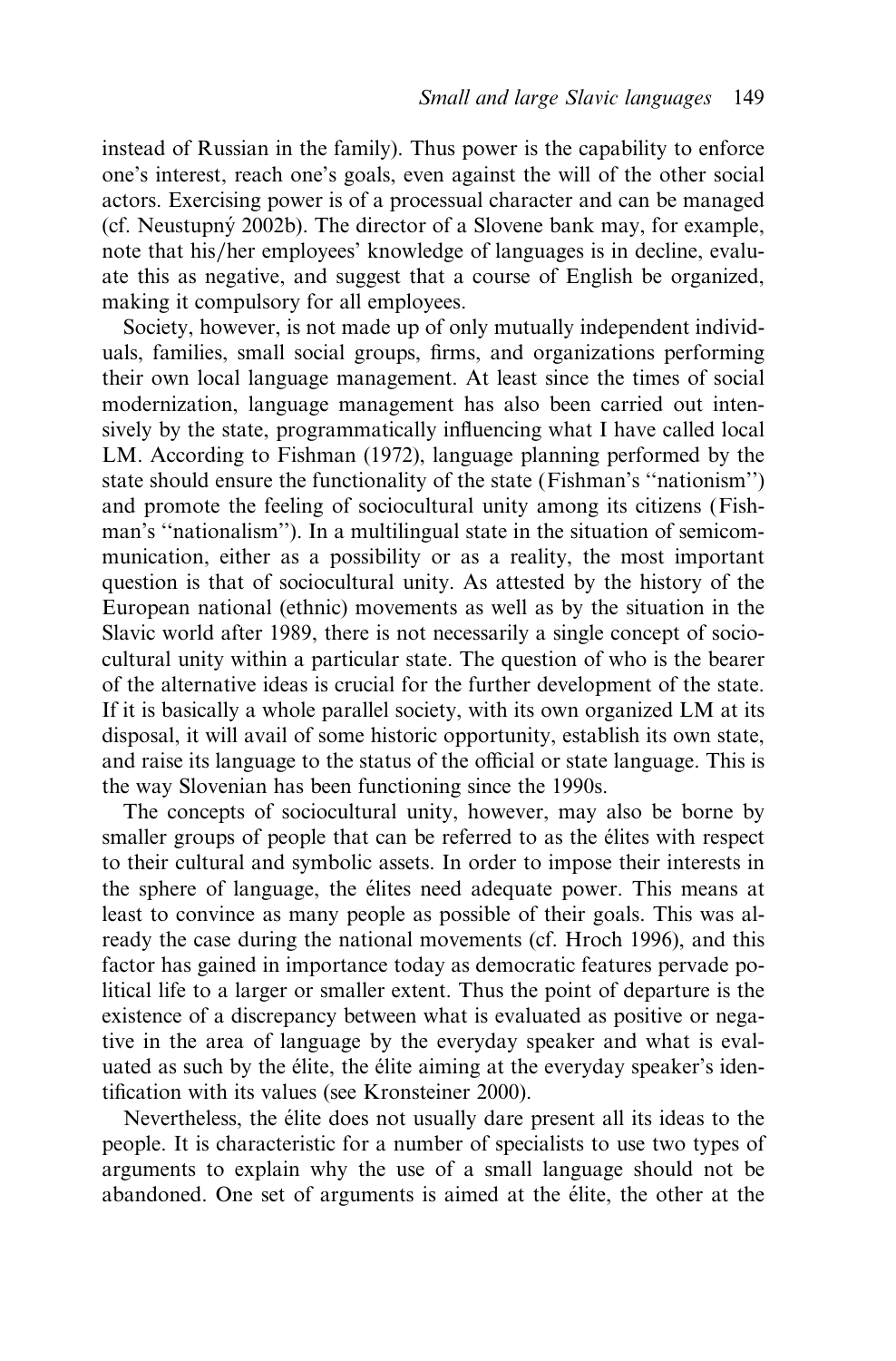everyday speaker. For instance, when dealing with Sorbian, Jodlbauer et al.  $(2001)$  offer both "scientific" justifications for revitalization and those aimed at the ''everyday citizen.'' This of course is well justified, as there is real concern that the ''scientific'' arguments may not convince everyday speakers. What are the potentially futile or less effective arguments? The authors above adopt them from David Crystal, who answers the question of why endangered languages should be maintained as follows: ''Because we need diversity. Because languages express identity. Because languages are repositories of history. Because languages contribute to the sum of human knowledge. Because languages are interesting in themselves'' (after Jodlbauer et al. 2001: 212). A similar view is expressed by the Czech ethnologist L. Šatava, a specialist in the questions of Lusatia: "Efforts at survival and further development of small ethnic and language communities should be viewed in the context of the general form of human 'wellness', of ecological activities, of the struggle for an individual element in today's globalizing world" (Satava 2000: 14). And what are the potentially effective arguments that might hopefully be presented to the ''everyday citizen,'' that is, a Lower Sorb directed toward the exclusive use of German? According to Jodlbauer et al. (2001) there are three of these: a) early preschool bilingualism facilitates the learning of other languages, b) Lower Sorbian opens the way towards other Slavic languages, c) it is possible to learn three foreign languages during schooling, namely, English, the second compulsory language (e.g. French), and the somehow unwittingly acquired Lower Sorbian. It is interesting to note that while the ''scientific'' arguments are transferable to other languages, the ''everyman's'' arguments would have to be modified, for example, for Belarusian. In any case, both types of arguments point to the fact that the e'lites, unlike the everyday speaker, prove to be enlightened and aware of what is good for them. Despite the postmodern topics, here we can observe the ''top-down'' approach typical of the organized LM of the social modernization period.

# 7. Elites and everyday speakers

Everyday speakers, however, do not accept the élites' values passively, often resisting their power. Even the everyday speakers have power at their disposal, exercising it openly. They decide, for example, whether to enroll their children in a Russian or a Belarusian school (cf. Gutschmidt 2000: 82). They may also notice that the Russian/Belarusian school does not provide a sufficient amount of teaching in "the other" language, evaluate this as negative, choose another school, and transfer the child there.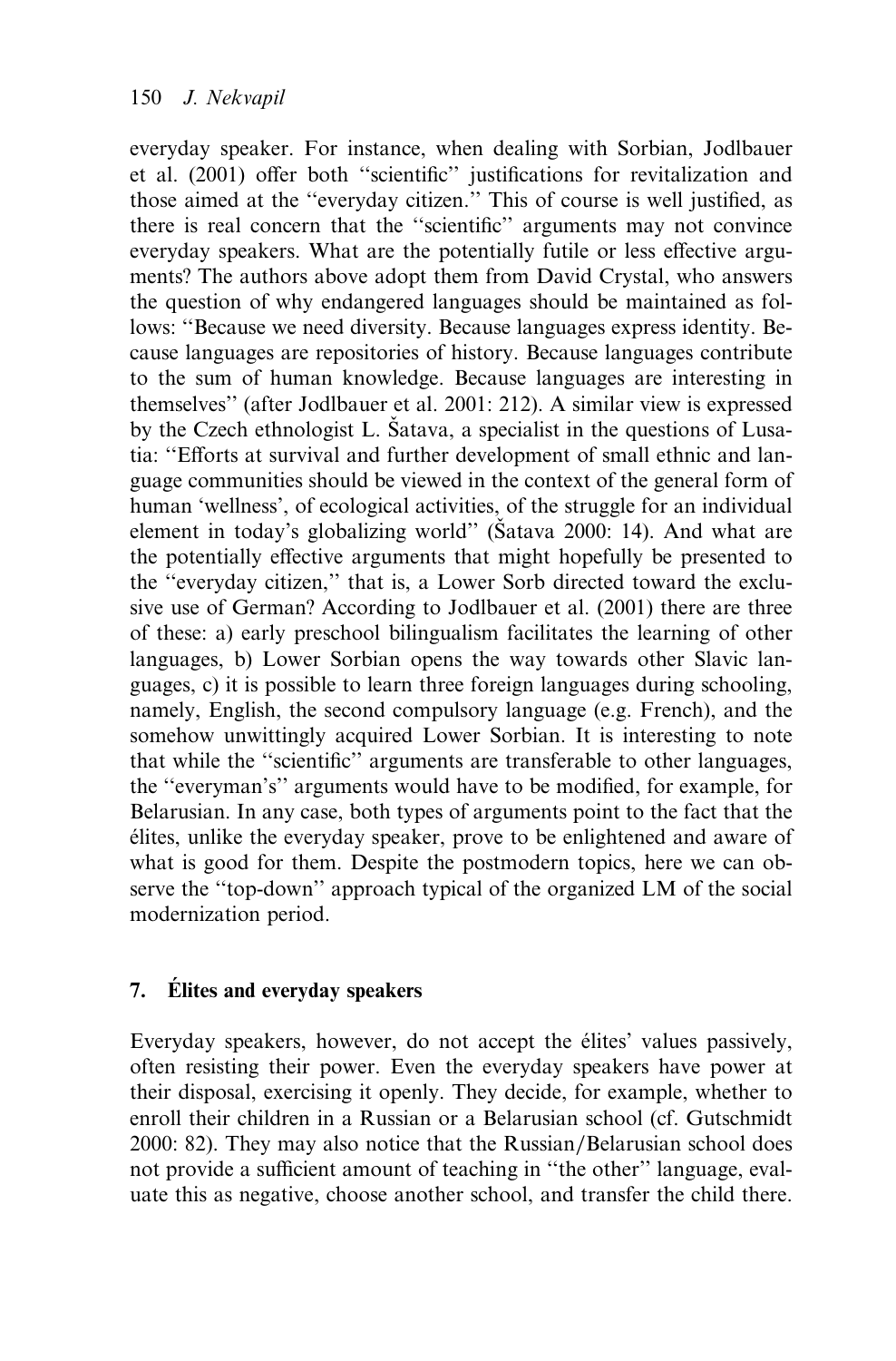The extent of interest in a school in one or another language is an important indicator of the status of a language in the society. In Prague, inhabited by about 20,000 Slovaks in the 1990s, there has never been a Slovak primary school, although legally this would be possible. In the second half of the 1990s, the Ministry of Education approved a project for a Slovak high school (*gymnázium*) in Prague, prepared by the Association of Slovaks in the Czech Republic, whose program focuses on ''eliminating the phenomena leading to the assimilation of Slovaks in Czech surroundings.'' Despite an extensive information campaign, only eight students applied for admission to the proposed high school, and therefore the project failed (see Nekvapil [2000a] for more details). Everyday speakers show their genuine interest in a school, in the particular ethnic language, having considered various circumstances, and their choice may of course conflict with the ideas and interests of the élites promoting a small language. According to Zaprudski (2002), given free choice of their children's language of tuition, the parents in Belarus would probably opt for the language they consider socially more useful, namely, for Russian, Belarusian thus becoming ''a victim of the developing democracy in Belarus.''

In exceptional cases, the everyday speaker is asked to state his/her attitude towards language in a referendum. Language management theory, stressing the bottom-up approach, cannot but welcome such a social event. On the other hand, it should be kept in mind that the theory was developed in a postmodern climate and it presupposes a certain mode of societal functioning, to which all the societies organizing referenda may not conform. Whether the referendum will or will not be held is often decided by the ruling élites (*this* is not decided in a referendum!). They can time the referendum to their advantage, they can launch an effective campaign directed at a particular result, and they formulate the questions. The results of a referendum should nevertheless be taken seriously. This applies also to the referendum in Belarus (in 1995) in which the question ''do you agree to give the Russian and Belarusian languages equal status?'' was answered positively by 53.9% of all the potential voters (for details, see Zaprudski 2002, 2003). The results of the referendum were of course taken seriously by the ruling élites, promoting broader use of Russian. However, it is also the élites supporting the propagation of Belarusian, while pointing out the illegality and bias of the referendum, who must accept it as an important indicator of the status of Russian, or Belarusian, in Belarus, and they seem to do so. Statements such as ''the results of the 1995 referendum *shocked* those supporting broader use of the Belarusian language'' (Zaprudski 2002; my italics) attest to this indirectly.

Critical sociolinguistics, inspired by neo-Marxism and poststructuralism, however, does not point only to the overt exercise of power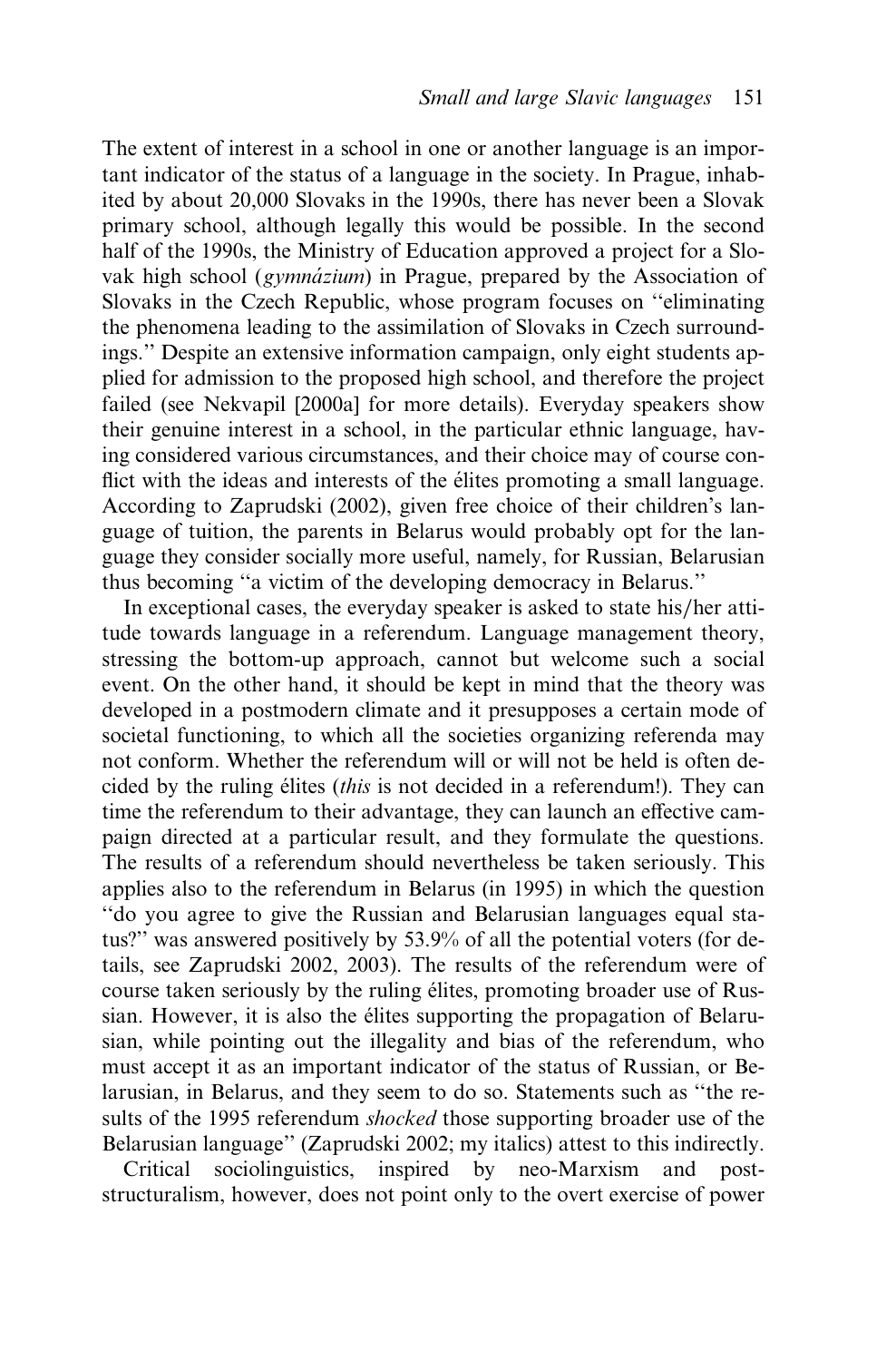in human activities linked to language, but also to the fact that power is exercised tacitly (possibly also due to language, or communication, itself) so that people sometimes do not realize that they are being controlled. This type of power is sometimes referred to as hegemony (Mesthrie et al. 2000: 319). Although the non-transparent exercise of power cannot be denied, the fundamental importance of everyday speakers' management is to be adhered to methodologically — if only because uncovering hegemony tends to be at the hands of the (alternative) élites only.

# 8. Everyday speakers and the standardization of small languages

Although often manifested in everyday utterances and conversations, where verbal performance becomes the subject of simple LM (cf. Neustupny´ 2002b), power receives particular attention in linguistics in connection with the standardization of languages as the utmost product of organized LM. As far as our topic is concerned, it should be realized that in the early period of modernization as well as in the later period, the standardization of languages was not governed by the interest of everyday speakers but by the interest of the élites (see Mesthrie et al. 2000: 346 ¤.). It was propelled by socioeconomic unification and symbolization of state unity. This is why uniformity became the basic feature of language standards (''standard languages''), and it was promoted primarily through the public school system. The everyday speaker's task was to master such a system (like other systems) flawlessly, and therefore ''in a uniform way.'' At present, characterized by the sense of multiplicity, diversity, or dissimilarity, the position of the everyday speaker and the approach of those creating the standard (i.e. the élite) are  $-$  or could be  $-$  different.

In particular, it should be noted that everyday speakers' resistance to the standards presented to them by the élites is not isolated. The standard form of Lower Sorbian drawing closer to that of Upper Sorbian after World War II resulted in the Lower Sorbs' feeling that the standard language presented to them was not really their standard language but the language of the Upper Sorbs. In the context of revitalization efforts, a tendency to bring standard Lower Sorbian closer to everyday speech and to re-dialectize it to a certain extent has asserted itself logically since the 1990s. Incidentally, an interesting feature of the process has been the introduction, or reintroduction, of German elements into the standard language — something hard to imagine during the period of modernization (cf. Spieß 2000: 206; Pohontsch and Schulze 2000: 925). The results of the Belarusian referendum de facto restoring Russian to its dominant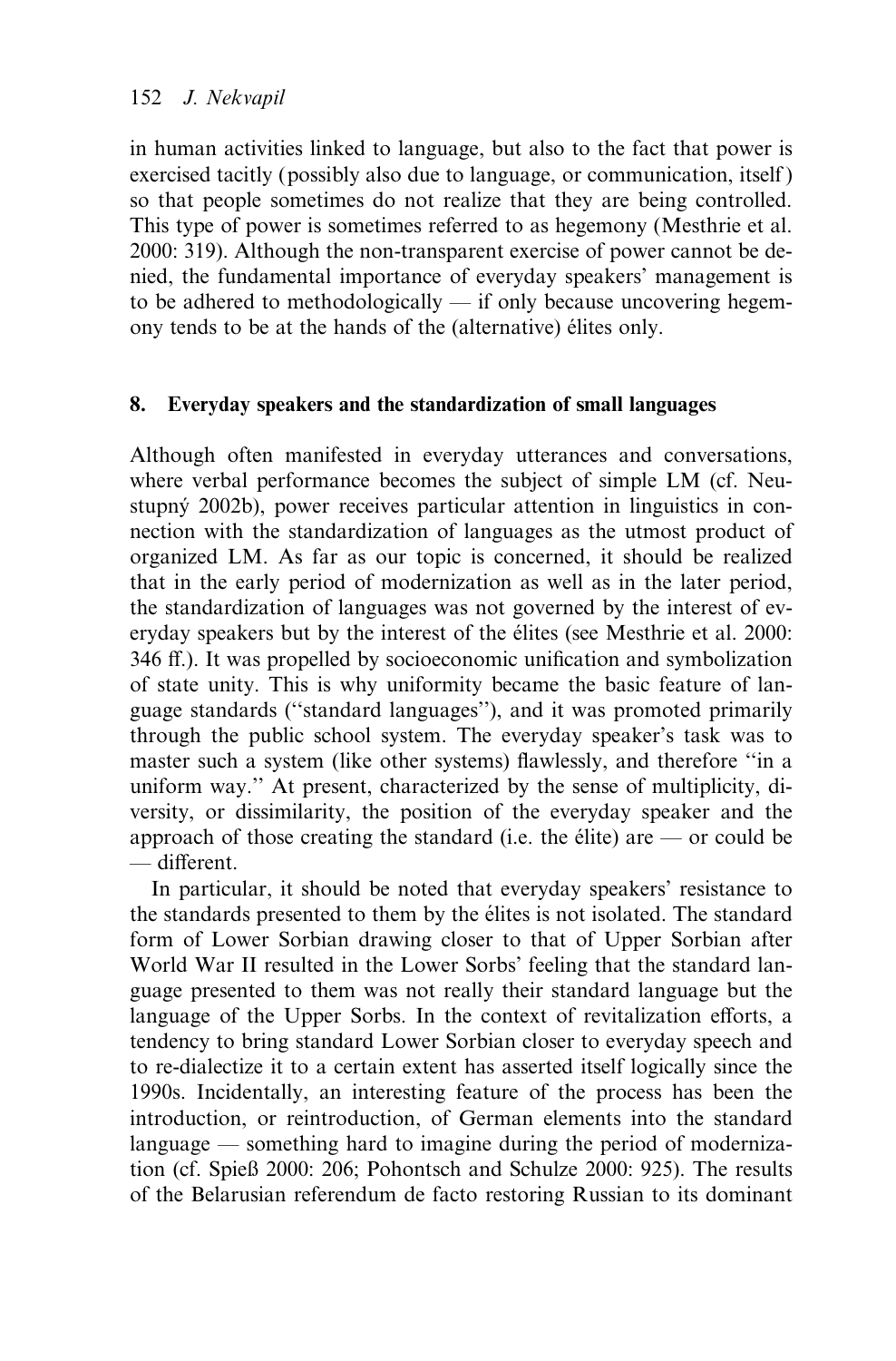position in Belarus can be partly interpreted as a reaction of the everyday language users to the behavior of the Belarusian élite promoting the broader use of Belarusian. The élite has been split into the "traditionalists'' and the ''reformers,'' and accordingly presented two forms of standard Belarusian to the everyday speakers in the 1990s (Bieder 2000), thereby destabilizing their language awareness and discouraging them from using Belarusian.

When studying the standardization processes in Lusatia and Belarus, the question arises as to whether or not today's creators of standards should take another course of action. In a postmodern spirit, Hübschmannová and Neustupný (1996) point to the fact that the attempts at uniform, mandatory and fully elaborated standards, that is, the efforts typical of the standardization of large languages, belong to history. The future may lie in the variant, pluricentric, and selectively elaborated standards. The construction or mere innovation of standards in the old way does not seem to make much sense — an alternative could consist of promoting tolerance towards the existing variability. This applies even more to the situation of semicommunication, either as a possibility or as a reality, in which the adjacent Slavic languages occur.

# 9. Élites versus élites

Social scientists tend to be particularly interested in such situations in which language problems become the subject of an open battle among the élites. This seems to be due to the fact that such situations are transparent even for everyday speakers, and therefore undoubtedly socially relevant. In such cases, what matters is not usually the language itself, but political power. As noted by Mečkovskaja (2002), the communicative function of Belarusian has been in decline, while its primary function has become symbolic — the use of Belarusian is often interpreted as an expression of opposition against the pro-Russian government in Belarus. The interests of the élites contradict one another, making it difficult, if not impossible, to formulate a generally acceptable language policy in such a situation.

But why can't the results of the Belarusian referendum from 1995 be considered an outcome that could satisfy both the élites supporting broader use of Russian, and those promoting broader use of Belarusian? Did the referendum not, after all, result in merely acknowledging that Belarusian had the same legal status as Russian? It has been demonstrated in other language situations as well that the legal equality of small and large languages actually affects the small languages negatively. This is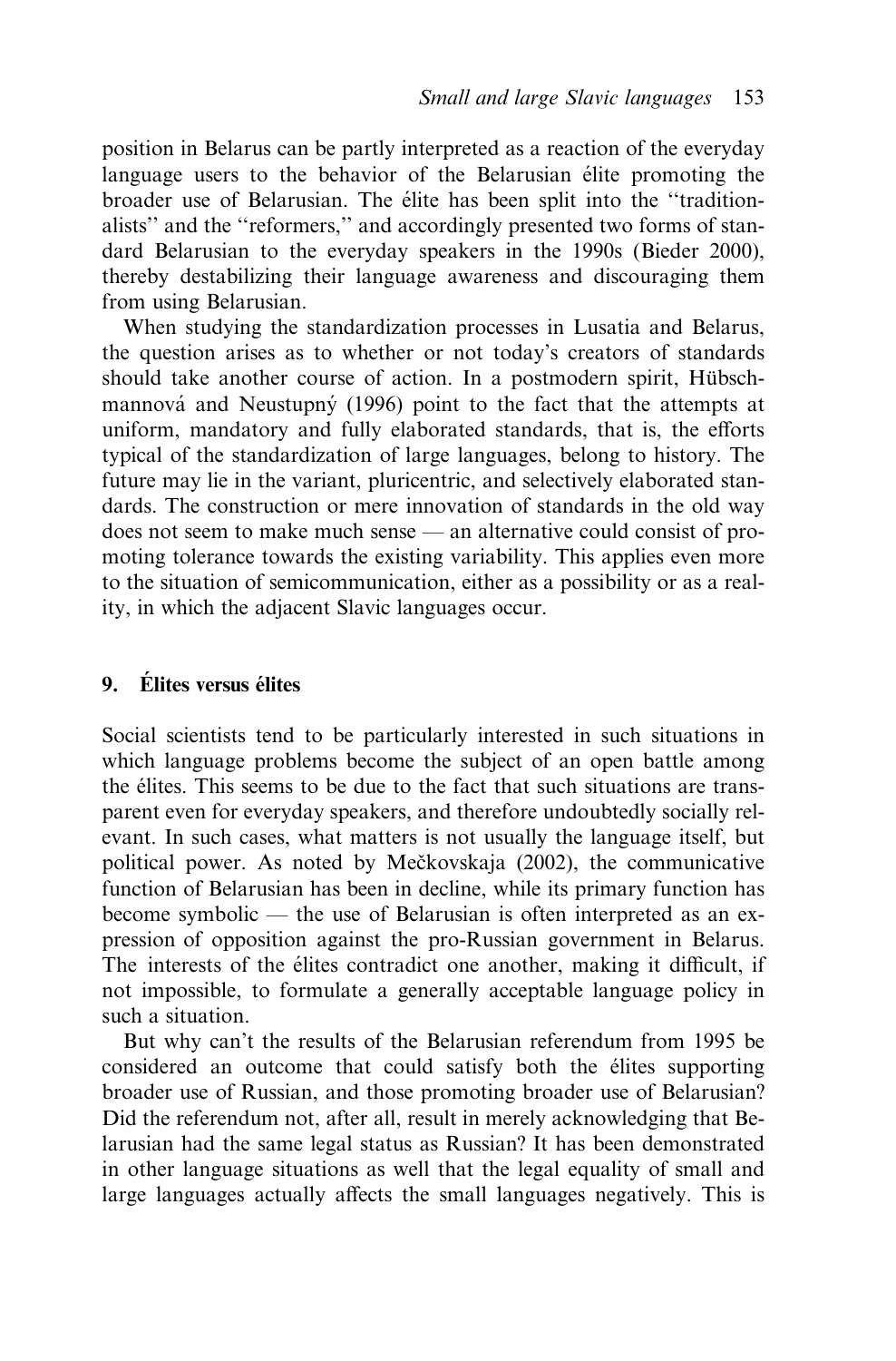due to the lower number of speakers, smaller geographical distribution, lesser economic strength, lower status of their speakers, lower degree of elaboration, and finally, their lower prestige, that is, due to all or at least many factors which we used above to distinguish between large and small languages. Today's official status of Belarusian could be compared to the then situation of Slovenian in socialist Yugoslavia. Slovenian was equal to Serbo-Croatian by law, yet in fact Serbo-Croatian penetrated a number of communicative domains even within Slovenia itself (cf. Toporišič 1992). It seems that a small language can be guaranteed effective equality only by positive discrimination, in other words: by compensatory measures to the detriment of the large language.

An extreme solution is the change of state borders, with each of the e'lites remaining on a different side of the border (cf. the splitting-up of socialist Yugoslavia, the dissolution of Czechoslovakia, or the heated discussions on the possible division of the Ukraine that were held during the election campaigns towards the end of 2004). It is worth mentioning that linguistically and politically relevant decentralization can also take place within a state, in connection with general political decentralization and the administrative reorganization linked to it. Something similar happened in Lusatia in the 1990s. As Norberg (1996: 21) notes, in that period characterized by the democratization of East German society, Lower Sorbs freed themselves from Upper Sorbian hegemony, making it easier for the Lusatian movement to adjust to the local conditions. This was also reflected in the organized  $LM$  — the former single language board for Sorbian (though it included a separate subcommittee for Lower Sorbian) split into two boards, broad sociolinguistic research on Lower Sorbian was carried out, and the revitalization project WITAJ introducing Sorbian into kindergartens began in Lower Lusatia (see also Marti 2003).

# 10. Language ecology

We have thus far focused on the relationship between small and large Slavic languages without mentioning that in doing so, we actually generalize to a large extent — unaccounted for is the fact that for language situations in which the pairs of languages studied occur, often more than two languages are likely to operate; the individual constituents of the particular pair therefore necessarily enter into further interlanguage relations. The nonbinary character of these relations is evident in Marti's (2003) characterization of Lower Sorbian as ''a minority language, which is a minority language twice over'' (i.e. not only in relation to Upper Sorbian, but also to German). Our focus on the relations of Slavic languages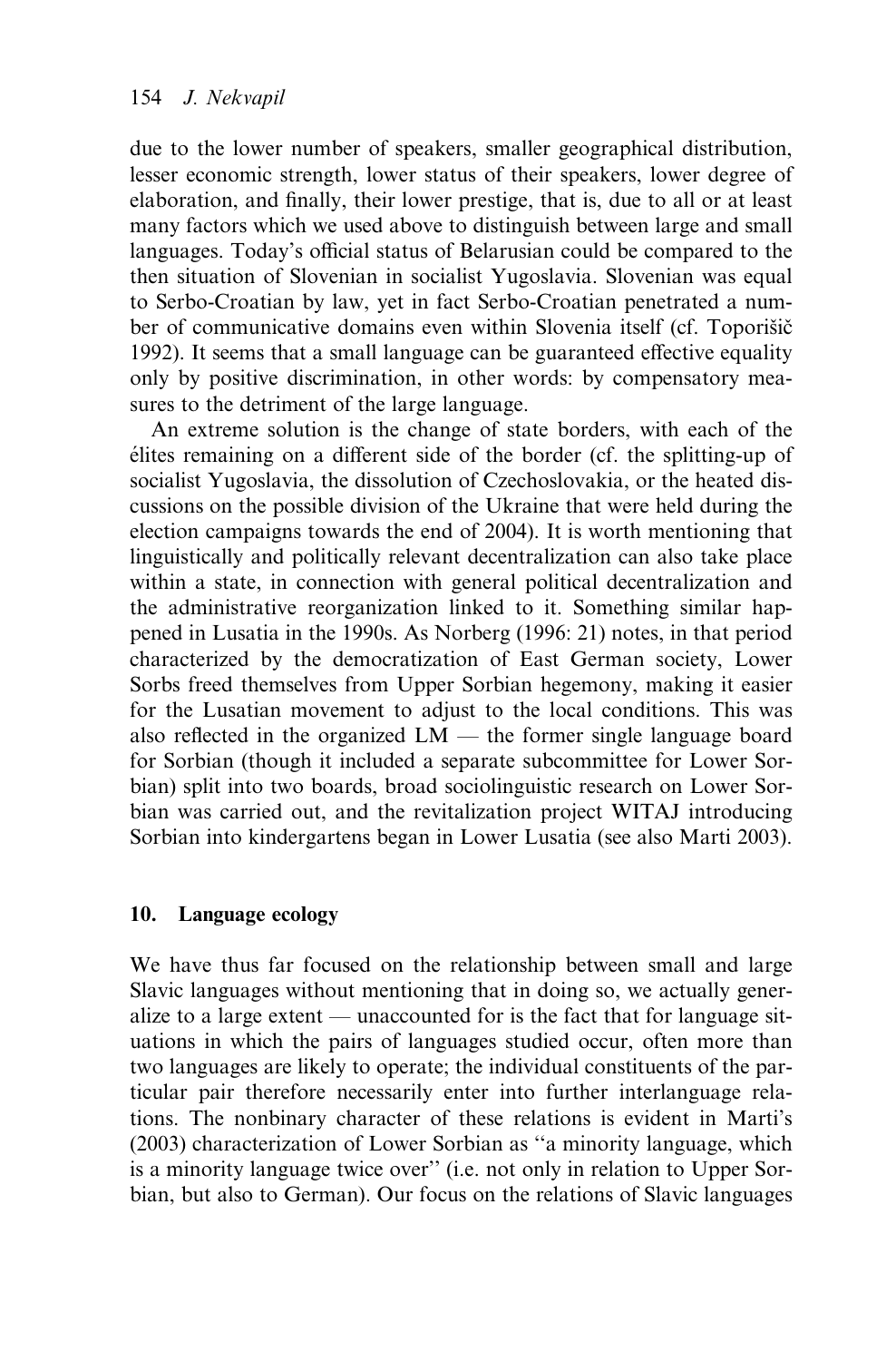was primarily motivated by our interest in Slavic studies rather than by the social relevance of the problems as experienced by the participants of LM themselves, which, however, could not have been neglected. The next step would therefore require us to employ the perspective of ''language ecology'' (see, e.g., Kaplan and Baldauf 1997), and deal with all the languages and their various aspects operating within a given territory (see also Nekvapil 2003). It would be more evident from such a perspective to what extent the relation of a small and a large language is actually relevant in the particular language situation. To illustrate this, let us deal with the 1990s briefly.

After the establishment of independent Slovenia and the constitutional declaration of Slovenian as an official language (in 1991), the relation of Slovenian to Serbo-Croatian (or Croatian and Serbian) has not been the main focus of attention. What is more relevant is the relation of Slovenian to English, German, and French, the principal question being how to balance economic prosperity, linked with the invasion of non-Slavic languages, with ethnolinguistic identity (Nećak-Lük 1997: 254; cf. also Tollefson 1997; Stabej 2001). This is the central issue of the language law, having been prepared for a long time, whose various proposals included, for example, the regulation of internal communication in the companies on Slovene territory (Nećak-Lük 2003). The attempts to make the use of Slovenian obligatory in such communication domains may indicate that Slovenian did not cease to be perceived as a small language, though Serbo-Croatian has been replaced in its function of the large language by other languages today. Similarly, the Slovak language legislation of the 1990s does not concentrate primarily on the relation of small Slovak to large Czech, but focuses mainly on the effort to regulate the use of Slovak and Hungarian. Revitalization projects in Lusatia are indicative of the primacy of the relation to German over that between (standard) Lower and Upper Sorbian.

The situation in Belarus is different, though languages other than Belarusian and Russian do enter into the picture here as well. In the western and northwestern parts of Belarus, pro-Polish attitudes are on the increase in connection with the spread of Polish, and in the southwestern part (Polissia), separatist attempts at establishing a Western Polissian literary language could be observed (Lukašanec et al. 1998: 99–102). The language situation in Belarus, however, is determined by the problem of the relationship between Belarusian and Russian. Its relevance is partly based upon the fact that the largeness of Russian exceeds the parameters of other large languages we have dealt with, namely, Serbo-Croatian, Czech, Upper Sorbian, and Slovak. In Belarus, Russian is perceived largely as a language of international or interethnic communication (which is actually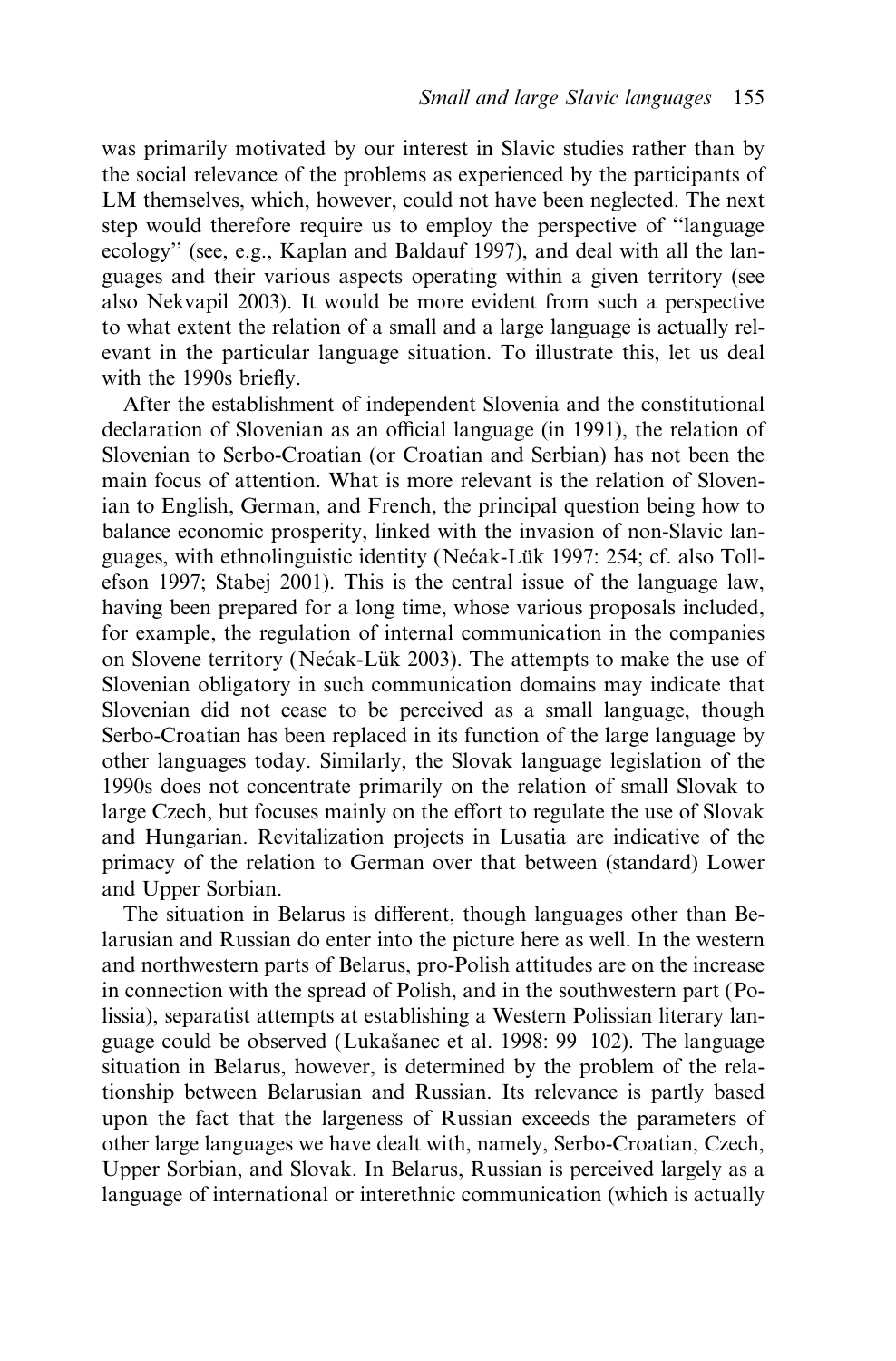# 156 J. Nekvapil

the case elsewhere as well), thus ranking among such large languages as those which, for example, Slovenian must cope with today. Needless to say, Belarusian élites aiming at the broader use of Belarusian, that is, the de facto limitation of Russian, face an extremely difficult task.

# 11. The description of a language situation as a genre of linguistics, and reflexivity

Let me conclude with two general remarks. The first refers to both what I have just said about the language situation in Slovenia, Belarus, and elsewhere and how I have done so. I suppose that the formulations used when describing the language situation in these countries could be used in a large number of thematically related texts (some of the formulations could actually be found in them!). This is due to the fact that the description of a language situation is a specific linguistics genre determining the way the language situation is spoken about. Limited usually to the size of an article or a conference paper, the genre forces specialists to use a particular mode of expression. This genre typically lacks the everyday speaker's perspective, focusing on macrosocial factors, the constructive performance of the analyst being of crucial importance. This is opposed by the focus of language management theory on the way language situations are experienced or jointly formed by various social actors, in particular by everyday speakers. I believe that the genre of linguistics ''description of a language situation'' can be restructured along similar lines (see Nekvapil 2000b).

The second and final remark deals with the question which can, following Austin (1962), be formulated as follows: what do we do by speaking about specific language situations or about the relationship between small and large Slavic languages? As I have already noted elsewhere (Nekvapil 2000b), the descriptions of language situations produced by linguists are an essential part of precisely those language situations under description. This reflexivity, emphasized by ethnomethodology (Garfinkel 1967), has led linguists — and language management theory alike — to resign from aiming at impartial objectivity, and to start realizing the social impact and risks of their work.

This can be illustrated by the way the relation between Upper and Lower Sorbian has been discussed. There exist two standpoints which are impossible to arbitrate on a purely linguistic basis (see Faska 1998: 13–18, 273 f.):

1. Lower Sorbian and Upper Sorbian are two separate languages (each with its own standard literary form);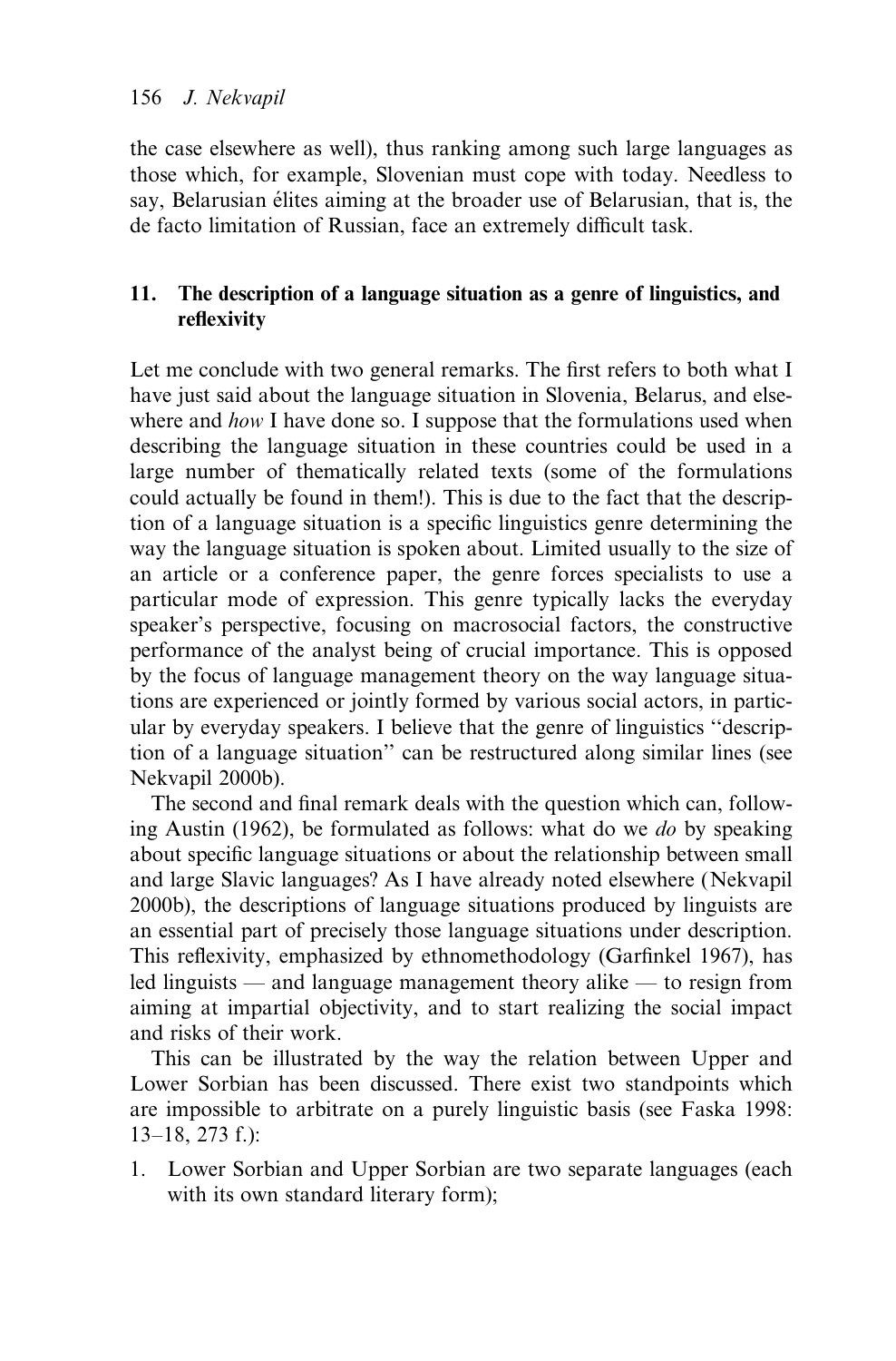2. Lower Sorbian and Upper Sorbian are different varieties of a single language (even though each has its own standard literary form).

The essential point as regards our argument is that for everyday speakers, professional acknowledgement of Lower Sorbian as a separate language can become a factor promoting its maintenance and revitalization (cf. Spieß 2000: 197).

### 12. Conclusions

The notion of a small or large language is relative; with respect to a particular language B, a language A may therefore be large, and with respect to a different language  $C$ , the same language  $A$  may be small.

When analyzing the relations of small and large Slavic languages, not only macrosocial factors (social ''structures,'' such as the state, classes/ strata, political parties, economic potential) but also the perspective of the everyday speaker should be considered, that is, the factors operating in everyday communication.

The everyday speaker's perspective is to be integrated into the decisions concerning language policy made by the élites, that is, primarily the state and other social institutions (the ''bottom-up approach''). As all language users do not share the same interests, however, universal obligatory language policy is bound to be self-contradictory.

Language policy should therefore be decentralized, or it should not in principle hamper language variability within the given territory. In other words, it should allow alternative solutions.

In the twenty-first century, standardization processes should resign from the great degree of unification typical for the standardization processes during the period of establishment of national states in the second half of the nineteenth and the first half of the twentieth century. The twentyfirst century standards will show more variability than the former ones.

Linguistic and political equality of small and large languages objectively benefits the large languages. Real equality will only be guaranteed by compensatory measures to the detriment of the large language (positive discrimination).

The analysis of the relations between small and large Slavic languages should not be limited to the Slavic perspective. It is necessary to employ the perspective of language ecology, emphasizing the relations of all languages, Slavic as well as non-Slavic, used on the given territory.

The description of a language situation is a genre of linguistics which determines the way the language situation is discussed. The description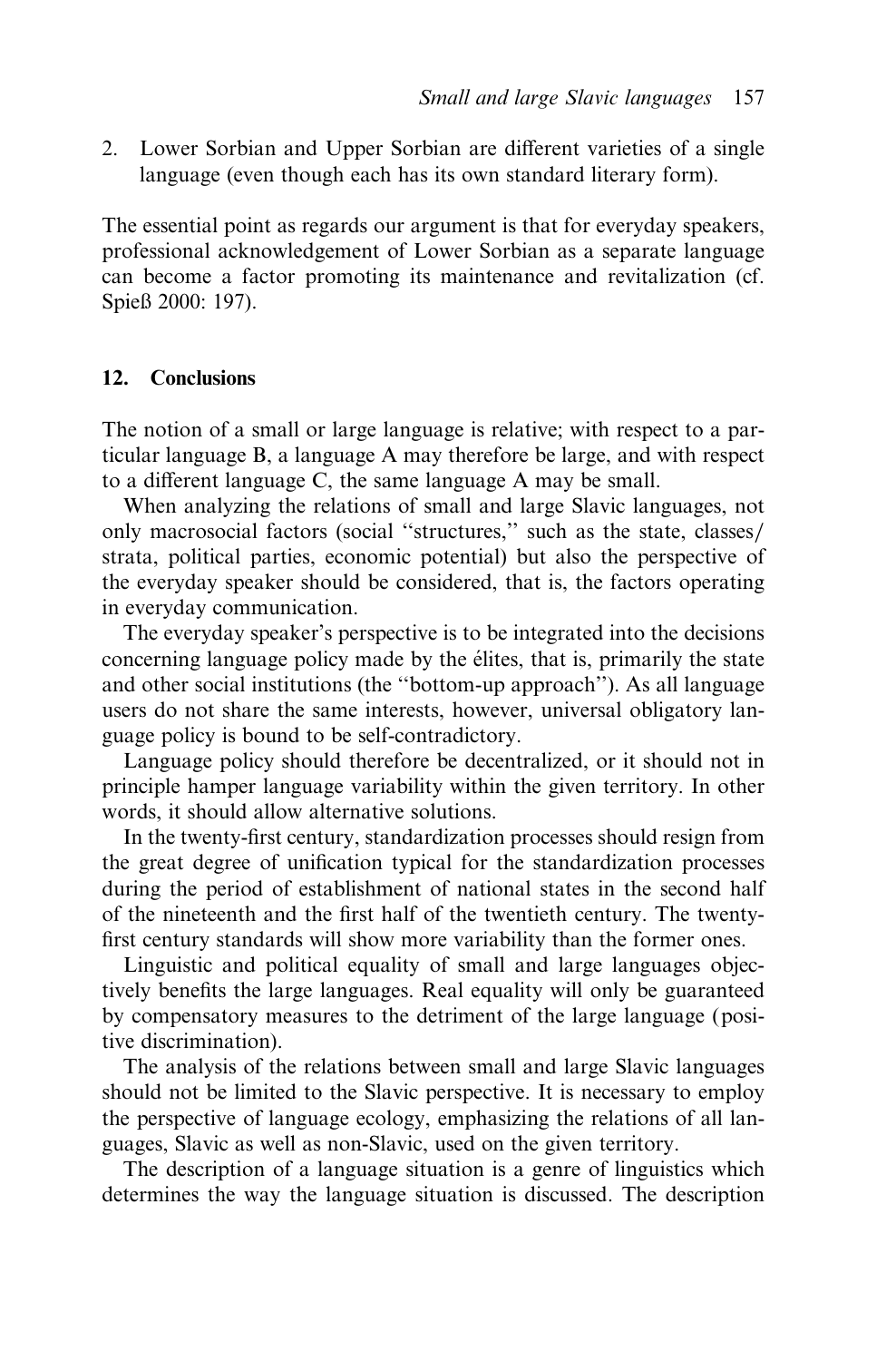#### 158 J. Nekvapil

of a language situation, however, is not a mere ''innocent product of objective analysts," that is, linguists. It is, on the one hand, a part of the language situation, and on the other hand, has a direct impact on it.

Charles University, Prague

#### **Notes**

- Thanks are due to Roland Marti, J. V. Neustupny, Tamah Sherman, and Marian Sloboda for helpful comments at various stages in the development of this article.
- 1. The most extensive presentation of language management theory can be found in Neustupný and Nekvapil (2003) and Nekvapil (2006).

### **References**

Austin, John L. (1962). How to Do Things with Words. Oxford: Oxford University Press.

- Bieder, Hermann (2000). Die weißrussische Standardsprache am Ende des 20. Jahrhunderts. In Sprachwandel in der Slavia, L. N. Zybatow (ed.), 653–664. Frankfurt a.M.: Peter Lang.
- Daneš, František; and Čmejrková, Světla (1994). Экология языка малого народа [Language] ecology in a small nation]. In  $H_{3bK} - K_{Y1b}m_{Y}p_a - 3m_{H}o_c$ , G. P. Neščimenko (ed.), 27–39. Moscow: Наука.
- Deumert, Ana; and Vandenbussche, Wim (eds.) (2003). Germanic Standardizations. Past to Present. Amsterdam and Philadelphia: John Benjamins.
- Egger, Kurt (1997). ''Große'' und ''kleine'' Sprachen in der Liturgie der katholischen Kirche. In Neue Forschungsarbeiten zur Kontaktlinguistik, W. W. Moelleken and P. J. Weber (eds.), 120-127. Bonn: Dümmler.
- Faska, Helmut (ed.) (1998). Serbšćina [Sorbian]. Najnowsze dzieje języków. Opole: Uniwersytet Opolski, Instytut Filologii Polskiej.
- Fishman, Joshua (1972). Language and Nationalism: Two Integrative Essays. Rowley, MA: Newbury House.
- $-(1984)$ . On the peculiar problems of smaller national languages. In *Panagani. Essays in* Honor of Bonifacio P. Sibayan on his Sixty-Seventh Birthday, A. Gonzales, FSC (ed.), 40–45. Manila: Linguistic Society of the Philippines.
- Garfinkel, Harold (1967). Studies in Ethnomethodology. Englewood Cliffs, NJ: Prentice Hall.
- Gustavsson, Sven (1997). Byelorussia. In Kontaktlinguistik. Ein internationales Handbuch zeitgenössischer Forschung, H. Goebl, P. H. Nelde, Z. Starý, and W. Wölk (eds.), 1919– 1926. Berlin and New York: Walter de Gruyter.
- Gutschmidt, Karl (2000). Sprachenpolitik und sprachliche Situation in Weißrußland seit 1989. In Die sprachliche Situation in der Slavia zehn Jahre nach der Wende, B. Panzer (ed.), 67–84. Frankfurt a.M.: Peter Lang.
- Haugen, Einar (1966). Semicommunication: the linguistic gap in Scandinavia. In *Explora*tions in Sociolinguistics, S. Lieberson (ed.), 152–169. Bloomington: Indiana University.
- Hroch, Miroslav (1996). *V národním zájmu* [In the national interest]. Prague: Filozofická fakulta Univerzity Karlovy.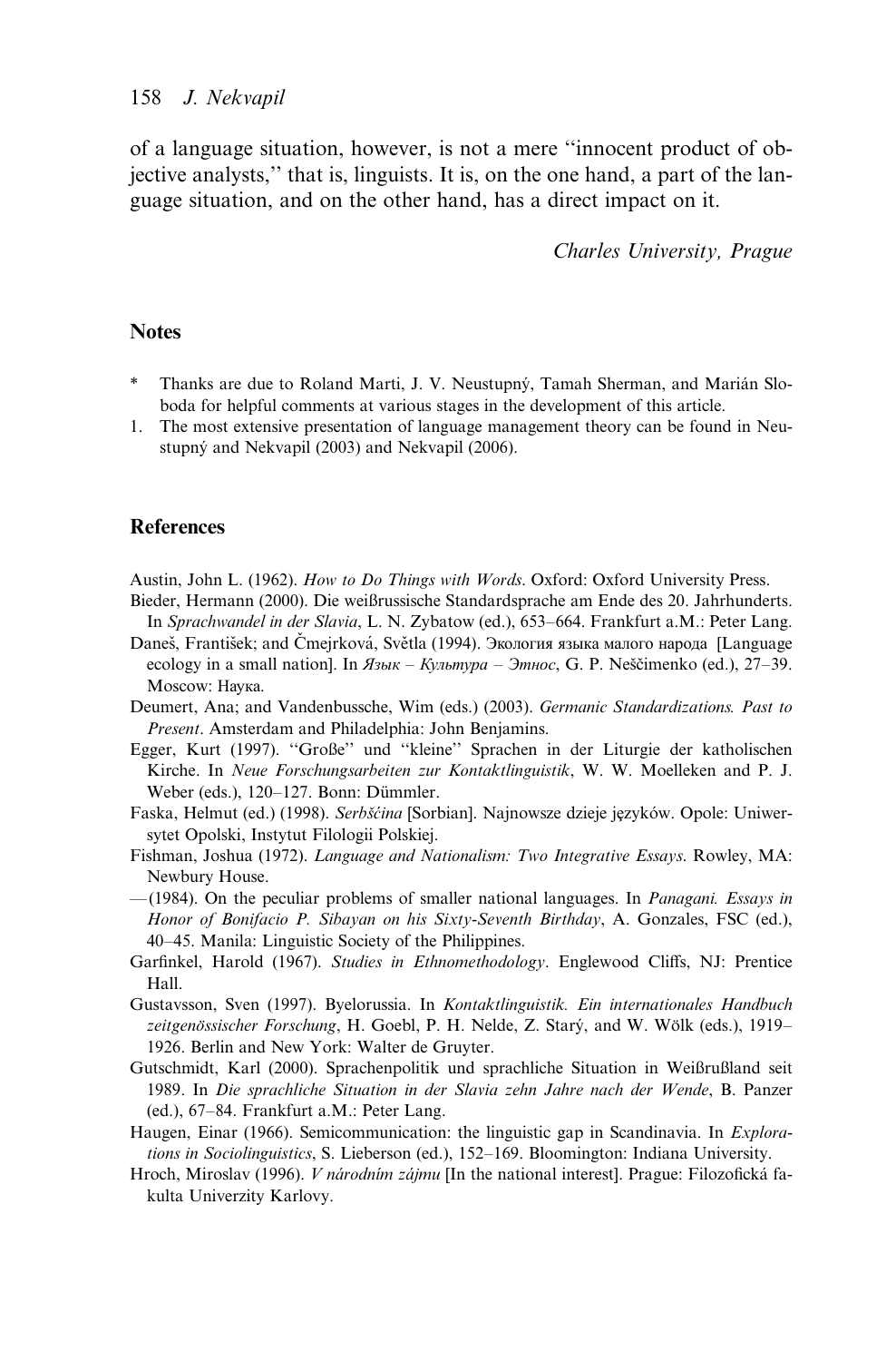- Hübschmannová, Milena; and Neustupný, J. V. (1996). The Slovak-and-Czech dialect of Romani and its standardization. International Journal of the Sociology of Language 120, 85–109.
- Jodlbauer, Ralph; Spieß, Gunter; and Steenwijk, Han (2001). Die aktuelle Situation der niedersorbischen Sprache. Bautzen: Domowina.
- Kaplan, Robert B.; and Baldauf, Richard B. Jr. (1997). Language Planning from Practice to Theory. Clevedon: Multilingual Matters.
- Kronsteiner, Otto (2000). Sind Burgenländischkroatisch, Kaschubisch, Niedersorbisch und Rusinisch eigene Sprachen? In Die sprachliche Situation in der Slavia zehn Jahre nach der Wende, B. Panzer (ed.), 305–311. Frankfurt a.M.: Peter Lang.
- Lukašanec, Aljaksandr; Prigodzič, Mikalaj; and Sjameška, Lidzija (eds.) (1998). Беларуская мова [Belarusian]. Najnowsze dzieje języków słowiańskich. Opole: Uniwersytet Opolski, Instytut Filologii Polskiej.
- Magocsi, Paul Robert (1996). A New Slavic Language is Born. The Rusyn Literary Language of Slovakia. New York: Columbia University Press.
- Marti, Roland (1998). Sprachenpolitik im slavischsprachigen Raum. Das Verhältnis "großer" und "kleiner" slavischer Standardsprachen. Zeitschrift für Slavische Philologie 57, 353–370.
- (2003). Dolnoserbšćina: dwojna mjenšynowa rěc [Lower Sorbian twice a minority language]. Lětopis 50, 95–112.
- Mečkovskaja, N. B. (2002). Язык в роли идеологии: национально-символические функции языка в белорусской языковой ситуации [Language as ideology: national-symbolic functions of language in the Belarusian language situation]. In Möglichkeiten und Grenzen der Standardisierung slavischer Schriftsprachen in der Gegenwart, K. Gutschmidt (ed.), 123– 141. Dresden: Thelem.
- Mesthrie, Rajend; Swann, Joan; Deumert, Andrea; and Leap, William L. (2000). Introducing Sociolinguistics. Edinburgh: Edinburgh University Press.
- Nećak-Lük, Albina (1997). Language planning issues in a Yugoslav context. In Recent Studies in Contact Linguistics, W. Wölck and A. de Houwer (eds.), 248–255. Bonn: Dümmler.
- (2003). Slovenian report. In *Mehrsprachigkeit in der erweiterten europäischen Union* / Multilingualism in the enlarged European Union / Multilinguisme dans l'Union Européenne  $\acute{e}$ largie, J. Besters-Dilger, R. de Cillia, H.-J. Krumm, and R. Rindler-Schjerve (eds.), 47– 75. Klagenfurt: Drava.
- Nekvapil, Jiří (2000a). Sprachmanagement und ethnische Gemeinschaften in der Tschechischen Republik. In Sprachwandel in der Slavia, L. N. Zybatow (ed.), 683–699. Frankfurt a.M.: Peter Lang.
- (2000b). Language management in a changing society. Sociolinguistic remarks from the Czech Republic. In Die sprachliche Situation in der Slavia zehn Jahre nach der Wende, B. Panzer (ed.), 165–177. Frankfurt a.M.: Peter Lang.
- (2003). On the role of the languages of adjacent states and the languages of ethnic minorities in multilingual Europe: the case of the Czech Republic. In Mehrsprachigkeit in der erweiterten europäischen Union / Multilingualism in the enlarged European Union / Multilinguisme dans l'Union Européenne élargie, J. Besters-Dilger, R. de Cillia, H.-J. Krumm, and R. Rindler-Schjerve (eds.), 76–94. Klagenfurt: Drava.
- (2006). From language planning to language management. Sociolinguistica 20.
- Neustupný, J. V. (1993). Language management for Romani in Central and Eastern Europe. New Language Planning Newsletter 7(4), 1–6.
- (2002a). Sociolingvistika a jazykovy´ management [Sociolinguistics and language management]. Sociologický časopis/Czech Sociological Review 38, 429–442.